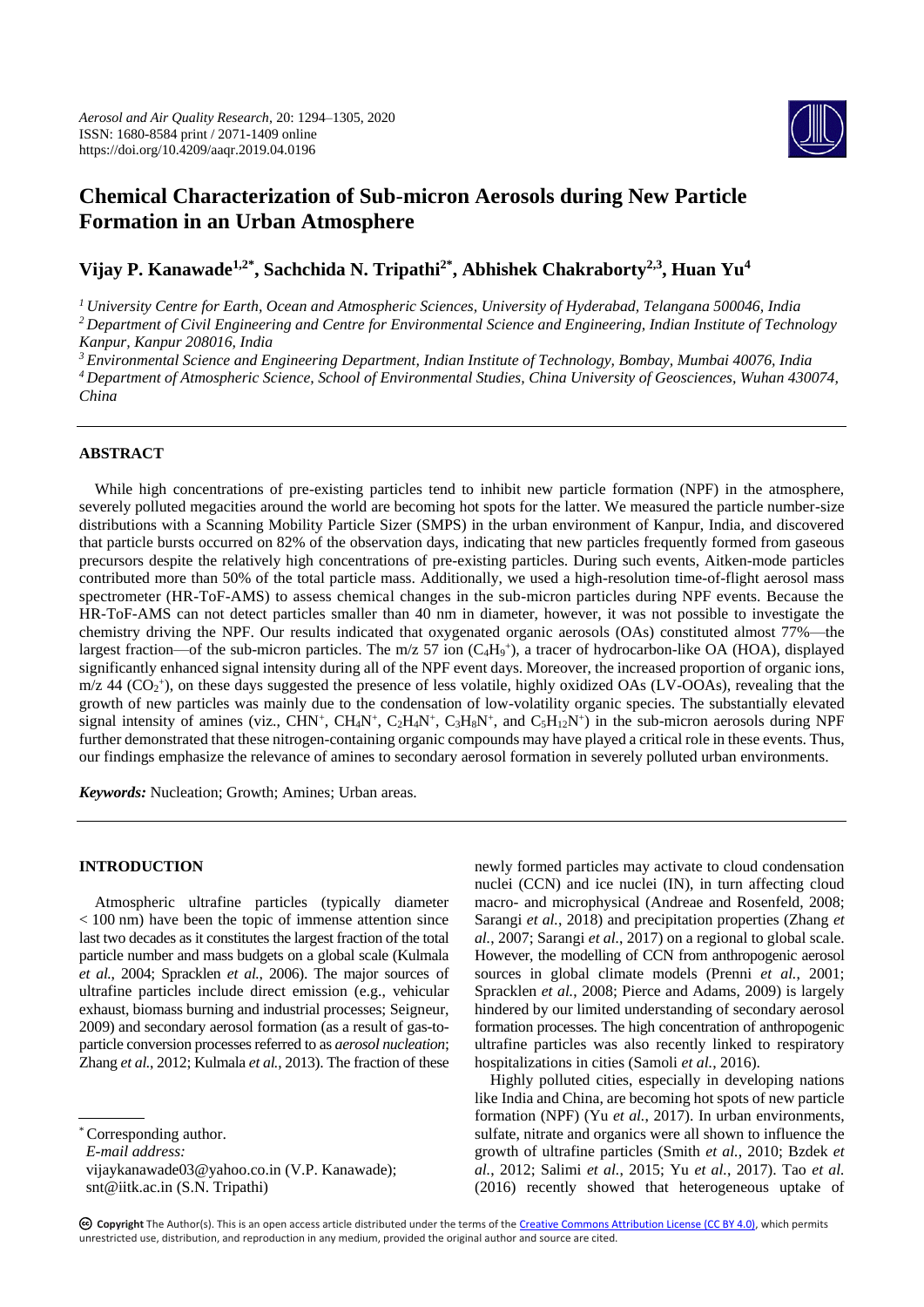amines via acid-base reactions can also contribute to particle growth during the NPF. Urban environments often experience severe air pollution episodes, owing to secondary aerosol formation from the atmospheric chemical processing of aerosol precursors. The long-range transported polluted plumes with elevated sulfuric acid concentrations  $(H<sub>2</sub>SO<sub>4</sub>)$ via oxidation of sulfur dioxide  $(SO<sub>2</sub>)$  can also influence the growth of ultrafine particles in remote locations (Creamean *et al.*, 2011). Recent laboratory experiments showed that coupling between H2SO<sup>4</sup> and large oxidized organic compounds is involved in both the formation and growth of ultrafine particles under ambient conditions (Schobesberger *et al.*, 2013). A recent study showed that the  $H_2SO_4$ dimethylamine-H2O ternary nucleation system was able to explain the high NPF rates in an urban atmosphere of Shanghai, China (Yao *et al.*, 2018). Previous measurements in diverse environments also detected dimethyl- and diethylaminium salts  $(DMA<sup>+</sup>$  and  $DEA<sup>+</sup>$ ) in accumulation-mode particles collected during NPF events, such as Finland boreal forests (Mäkelä *et al.*, 2003), downwind of the major bovine source (Sorooshian *et al.*, 2008), marine air masses (Facchini *et al.*, 2008), and urban areas (Sorooshian *et al.*, 2007; Setyan *et al.*, 2014). Several other studies have also indicated base compounds, associated with neutralization of  $H_2SO_4$ , contribute to the growth of ultrafine particles (Zhang *et al.*, 2004; Smith *et al.*, 2010; Bzdek *et al.*, 2011; Kirkby *et al.*, 2011; Dawson *et al.*, 2012; Almeida *et al.*, 2013). Laboratory experiments have further shown that amines have a greater impact on NPF than ammonia by clustering with and/or stabilizing H2SO<sup>4</sup> clusters (Murphy *et al.*, 2007; Kurtén *et al.*, 2008; Erupe *et al.*, 2011; Yu *et al.*, 2012; Almeida *et al*., 2013; Jen *et al.*, 2014; Kürten *et al.*, 2014). Numerical simulations also demonstrated that amines have a great ability in enhancing NPF rates even at low amine concentrations (few pptv) over the major source regions (Yu and Luo, 2014) and may further affect secondary organic aerosol production via acid-base chemistry (Murphy *et al.*, 2007).

A recent study in the Indian Institute of Technology (IIT) Kanpur campus (hereafter referred to as *IITK*) showed that NPF occurs commonly in Kanpur (Kanawade *et al.*, 2014c), even in the presence of high aerosol loading (Kanawade *et al.*, 2014b). There are more than ten studies reporting the systematic characteristics of NPF events in India (Mönkkönen *et al.*, 2005; Hyvärinen *et al.*, 2010; Moorthy *et al.*, 2011; Neitola *et al.*, 2011; Siingh *et al.*, 2013; Kanawade *et al.*, 2014a, b, c; Sobhan Kumar *et al.*, 2014; Kamra *et al.*, 2015; Babu *et al.*, 2016; Leena *et al.*, 2017), but size-resolved chemical composition of sub-micron aerosols during the NPF remains largely unknown. Here, we analyzed simultaneous measurements of the particle number-size distribution (PNSD) in the size range of 4.45–736.5 nm from TSI Scanning Mobility Particle Sizer (SMPS) and size-resolved chemical composition from Aerodyne high-resolution time-of-flight aerosol mass spectrometer (hereafter referred to as *AMS*). The main aim of this study is to provide some insights into the chemical composition of sub-micron aerosols during the NPF events in an urban atmosphere.

#### **METHODS**

We carried out aerosol measurements (via SMPS and AMS) at about 10 m above the ground at the IITK site (26.46° N, 80.32° E, 125 m a.m.s.l.) during 30 March–15 April 2013 (Fig. S1). Details of the sampling site, aerosol sampling (SMPS) procedures and data reduction methodologies are given elsewhere (Kanawade *et al.*, 2014c). Briefly, we obtained PNSD in the size range of 4.45–736.5 nm using a set of two SMPS systems; a Long Differential Mobility Analyzer (LDMA; Model 3080; TSI Inc.) in combination with a butanol condensation particle counter (CPC; Model 3775; TSI Inc.), and a Nano DMA (NDMA; Model 3085; TSI Inc.) with a butanol CPC (Model 3776; TSI Inc.), yielding one average PNSD at every 5 min time interval. The mode diameter (i.e., local maximum of the particle size distribution) was obtained by fitting a lognormal distribution to the measured particle size distribution. Then, we calculated the particle growth rate (GR) during the NPF events by fitting a first-order polynomial line through the temporal evolution of the particle mode diameter  $(D_{m, mode})$  and calculating its slope (Dal Maso *et al.*, 2005). The coagulation sink (CoagS) determines how rapidly small particles are removed through coagulation by larger particles. CoagS matrix was calculated for all sizes (142 size bins) in the size range of 4.45–736.5 nm based on the Kulmala *et al.* (2001) approach and then total CoagS was obtained. We measured trace gases (NO*x*, SO2, O<sup>3</sup> and CO) and meteorological parameters (temperature, relative humidity, wind speed, and wind direction) simultaneously in the vicinity of aerosol measurement site (Fig. S1). The Thermo Scientific (USA) gas analyzers were installed in an air-conditioned laboratory on the top of an existing overhead water tank of 25 m height from the ground level, which was located about 50 m to the south of the aerosol instruments' site.  $SO<sub>2</sub>$  was measured using a pulsed fluorescence analyzer (Model 43*i*), with a minimum detection limit of  $< 0.5$  ppb. NO<sub>x</sub> is measured using a chemiluminescence analyzer (Model 42*i*), with a minimum detection limit of 0.4 ppb.  $O_3$  was measured using UV absorption analyzer (Model 49*i*), with a minimum detection limit of 1.0 ppb. CO was measured using a non-dispersive infrared gas filter correlation technique (Model 48*i*), with a minimum detection limit of 40.0 ppbv. The daily zero settings and weekly span checks were conducted for the best performance of gas analyzers. Meteorological parameters were measured simultaneously at the Indian Space Research Organization (ISRO)'s automatic weather station (AWS-ES, ISRO20) installed inside the IITK campus, which is located at about 250 m to the north of the aerosol measurement site. Further details on gas analyzers and meteorological instruments can be found elsewhere (Gaur *et al.*, 2014).

We used an Aerodyne AMS to quantify the mass concentrations of non-refractory species including ammonium, sulfate, nitrate, chloride and total organic matter via thermal vaporization (typically at 600°C) and 70 eV electron-impact ionization (DeCarlo *et al.*, 2006; Canagaratna *et al.*, 2007). The AMS was run alternatively in V- and W-modes (timeaveraged mass resolution of 2903 and 4089 at m/z 184, respectively), each with 1 minute sampling time. Due to a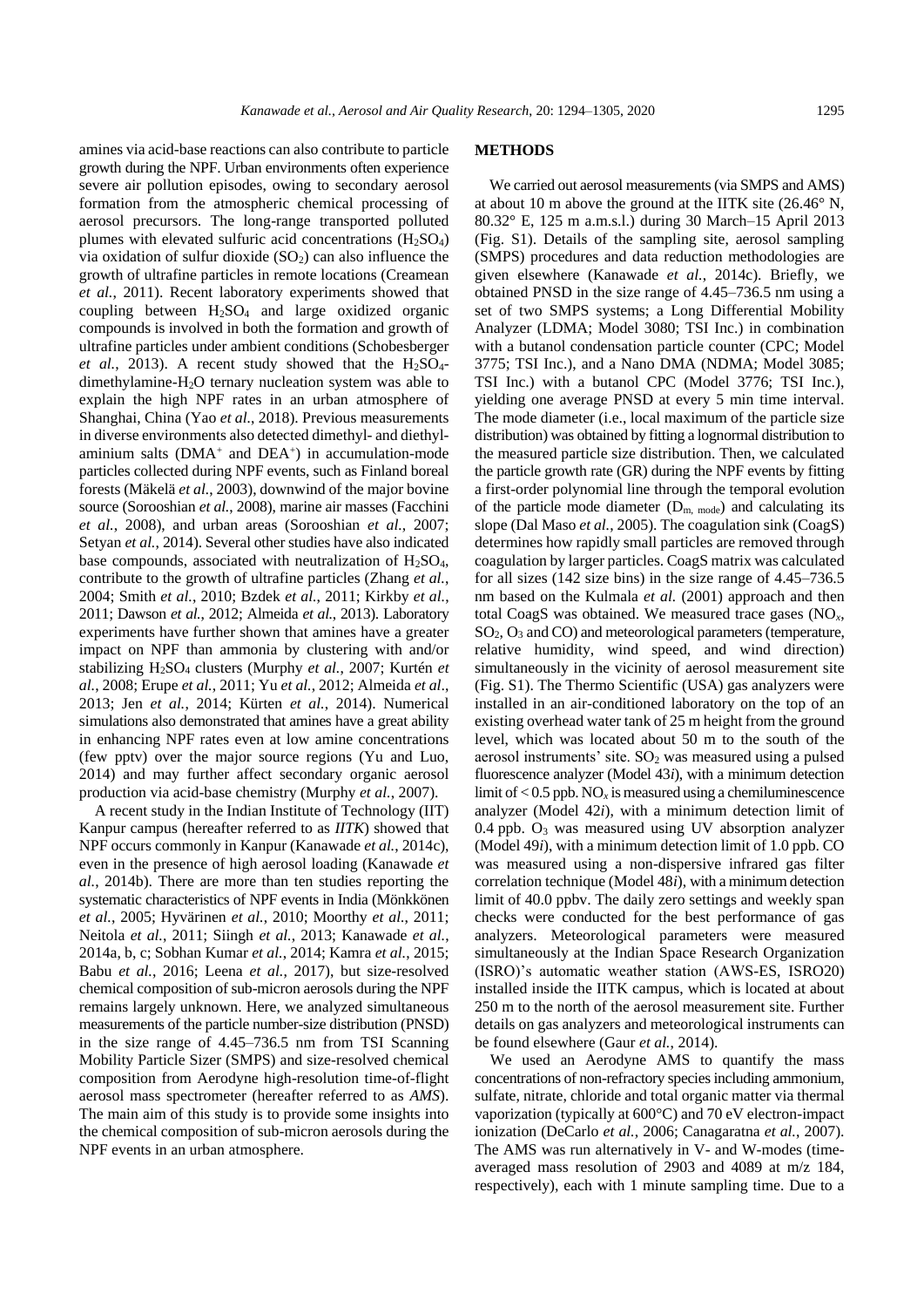hard mirror malfunction, the W-mode data are not continuous. Therefore, we considered only the V-mode data in this study. We have calibrated the AMS for both the inlet flow and particle sizing at the beginning of measurements. We have also performed ionization efficiency calibration before, during, and after the measurements following standard protocols (Jimenez *et al.*, 2003). Positive Matrix Factorization (PMF) analysis of organic HR mass spectra (m/z 12–300, V-mode) was carried out using the PMF v2.06 evaluation tool (Ulbrich *et al.*, 2009; see supplementary text). More details on the AMS sampling procedures and data reduction methodologies can be found elsewhere (Chakraborty *et al.*, 2015).

## **RESULTS AND DISCUSSION**

#### *Identification of New Particle Formation Events*

Fig. 1 shows the temporal evolution of PNSDs, particle mode diameter, number concentration of nucleation-mode particles  $(N_{4-20})$  and total particles, CoagS, aerosol composition fractions from AMS, meteorological parameters (temperature, relative humidity, wind speed, wind direction, and solar radiation), and trace gases  $(SO_2, NO_x, O_3$  and CO). The regional NPF occurs in two distinct stages: i) formation of nanometer-sized critical clusters (i.e., 1–2 nm) from gaseous vapors and ii) subsequent growth of these stable clusters to large sizes by condensable vapors and/or particle-particle



Fig. 1. Time evolution of (a) particle number-size distributions and particle mode diameter  $(D_{p,\text{mode}})$ ; (b) number conc. of nucleation-mode particles  $(N_{4-20})$  and coagulation sink  $(CoagS)$ ; (c) total particle number concentration; (d) aerosol composition fraction from AMS; (e) temperature, relative humidity and solar radiation; (f) wind speed and wind direction; (g)  $NO<sub>x</sub>$  and  $SO<sub>2</sub>$ ; and (h)  $CO$  and  $O<sub>3</sub>$  at the IITK site during March–April 2013.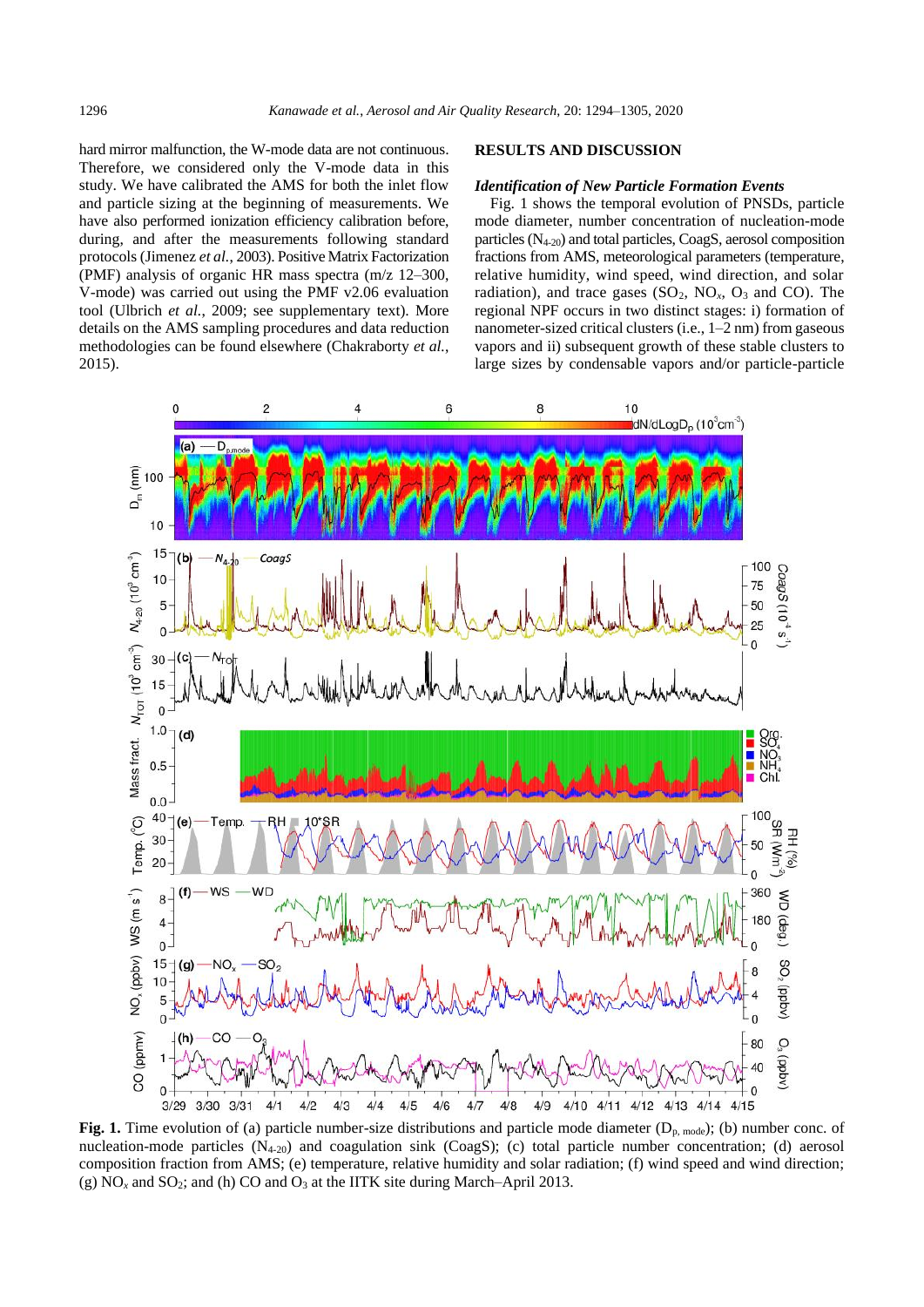coagulation (Kulmala *et al.*, 2013). Here, NPF event is identified by the presence of a distinctly new mode of particles less than 20 nm diameter size with a steady growth in particle size over at least 6 hours, thus particle numbersize distributions appearing as conventional noontime "banana-shaped" aerosol size growth. Particle bursts in the lower size range (4–20 nm) occurred on 14 days out of total 17 sampled days (i.e., 82% of all observation days). NPF events are then classified into four types; *strong* (Type-I) and *moderate to weak* (Type-II), depending on the net rate of increase in  $N_{4-20}$  during the first hour of the event. The net rate of increase in  $N_{4-20}$  (dN<sub>4-20</sub>/dt) larger than 10,000 particles  $\text{cm}^{-3}$  h<sup>-1</sup> identifies *strong* events whereas  $dN_{4-20}/dt$ smaller than 10,000 particles cm<sup>-3</sup> h<sup>-1</sup> identifies *moderate to weak* events. The *Aitken-mode particle growth* events and broken "banana-shaped" aerosol size growth events were put into Type-III whereas *non-NPF* events were assigned to Type-IV. Type-I events were observed on 3 consecutive days (4–6 April) whereas Type-II events were observed on 29 March and 7, 11, 12 and 13 April (5 days). Type-III events were observed on 1, 2, 3, 8, 9 and 10 April (6 days) whereas Type-IV events were observed on 30, 31 March and 14 April (3 days). Note that AMS measurements were not available on 29–30 March. A recent study at the same site has performed the detailed analysis of different types of NPF events using six weeks of measurements (Kanawade *et al.*, 2014c).

It is important to note that the AMS cannot detect particles smaller than 40 nm, below which particle nucleation and early growth occurs. Given this limitation, AMS measurements are not suitable to assess the chemistry driving NPF, which is not the focus of this study. However, the AMS measurements are still extremely useful to examine chemical composition of sub-micron aerosols during the NPF events and also the data obtained can be attributed to the growth of particles several hours after the nucleation (i.e.,  $\langle 3 \rangle$  nm cluster formation) (Creamean *et al.*, 2011; Setyan *et al.*, 2014). The derived particle growth (GR) varied from 3.2 to 6.7 nm  $h^{-1}$  during the NPF events. With these growth rates, the significant fraction of newly formed particles (particularly on Type-I NPF event days) would eventually grow larger than the lowest detectable size by AMS within few hours after the nucleation, i.e., during afternoon hours when the photochemistry is at its peak. To establish this, we have calculated number concentration of particles of size between 40 nm and 100 nm, and compared with  $N_{4-20}$  (Fig. S2). The rate of change in N4-20 is well captured by the subsequent rate of change in  $N_{40-100}$ , suggesting that the major fraction of nucleationmode particles grew over the lowest detectable size of the AMS (i.e., 40 nm). There was no rain reported and sky was almost clear during the entire study period. The diurnal pattern of temperature and relative humidity did not change during the entire time period. The wind speed stayed mostly around  $7 \text{ m s}^{-1}$ , and the prevailing wind direction was northwest. NO*<sup>x</sup>* showed usual early morning peak, whereas SO<sup>2</sup> showed sharp increase in the morning hours and minor enhancements during evening hours, associated with the traffic hours. The  $O_3$  concentrations were highest during the noontime when the photochemistry is at its peak.

Table 1 shows the summary statistics of particle number concentrations in different size modes for the entire observation period. The number concentrations of nucleationmode particles varied from 59 to  $24.64 \times 10^3$  cm<sup>-3</sup>, with a mean and standard deviation values of  $2.0 \times 10^3 \pm 2.75 \times$ 10<sup>3</sup> cm–3 . The mean nucleation-mode particle concentrations were lower as compared to the observed at other semi-urban to urban sites (e.g., Wehner and Wiedensohler, 2003; Stanier *et al.*, 2004; Wu *et al.*, 2008; Kanawade *et al.*, 2012) as well as regional background sites (e.g., Shen *et al.*, 2011; Németh *et al.*, 2018), but higher than remote sites in India (Moorthy *et al.*, 2011; Kanawade *et al.*, 2014a). The number concentrations of Aitken-mode particles varied from 1.23  $\times$  $10^3$  to  $30.23 \times 10^3$  cm<sup>-3</sup>, with mean and standard deviation values of  $5.27 \times 10^3 \pm 2.81 \times 10^3$  cm<sup>-3</sup>. Several studies reported the higher Aitken-mode than nucleation-mode particle number concentrations, particularly in urban environments (e.g., Hussein *et al.*, 2004; Wu *et al.*, 2008; Kanawade *et al.*, 2014c), because Aitken-mode particles not only constitute the grown freshly nucleated particles but also the primary emissions mainly from fossil- and bio-fuel combustion. The number concentration of accumulation-mode particles varied from  $0.76 \times 10^3$  to  $12.78 \times 10^3$  cm<sup>-3</sup>, with a mean and standard deviation values of  $2.99 \times 10^3 \pm 1.58 \times 10^3$  cm<sup>-3</sup>. The ratio of Aitken-mode to accumulation-mode particles was 1.76, which is not surprising as newly formed particles can efficiently grow to Aitken-mode size and only a small fraction can reach size as large as accumulation mode (> 100 nm). The ratio value is within the range reported by previous studies at semi-urban and urban sites in India (Hyvärinen *et al.*, 2010; Kanawade *et al.*, 2014b). Overall, Aitken-mode particle number was higher than nucleation- and accumulation-mode particles.

#### *Source Apportionment of Organic Aerosols*

We performed Positive Matrix Factorization analysis on the organic HR mass spectra of AMS to investigate the sources and processes of organic aerosol (OA) during the

**Table 1.** Summary statistics of number concentration of particles in different size modes.

|                            | Nucleation  | Aitken     | Accumulation  | Total          |
|----------------------------|-------------|------------|---------------|----------------|
| Diameter range (nm)        | $4.45 - 20$ | $20 - 100$ | $100 - 736.5$ | $4.45 - 736.5$ |
| Mean $\text{(cm}^{-3})$    | 2,021       | 5,266      | 2,991         | 10,195         |
| Standard deviation         | 2,757       | 2,819      | 1,589         | 4,612          |
| Median $(cm^{-3})$         | 903         | 4,573      | 2,678         | 9,115          |
| Minimum $\text{(cm}^{-3})$ | 59          | 1,234      | 763           | 2,811          |
| Maximum $\text{(cm}^{-3})$ | 24,644      | 30,230     | 12,777        | 54,318         |
| Contribution $(\%)$        | 19.8        | 51.6       | 29.3          | 100            |
|                            |             |            |               |                |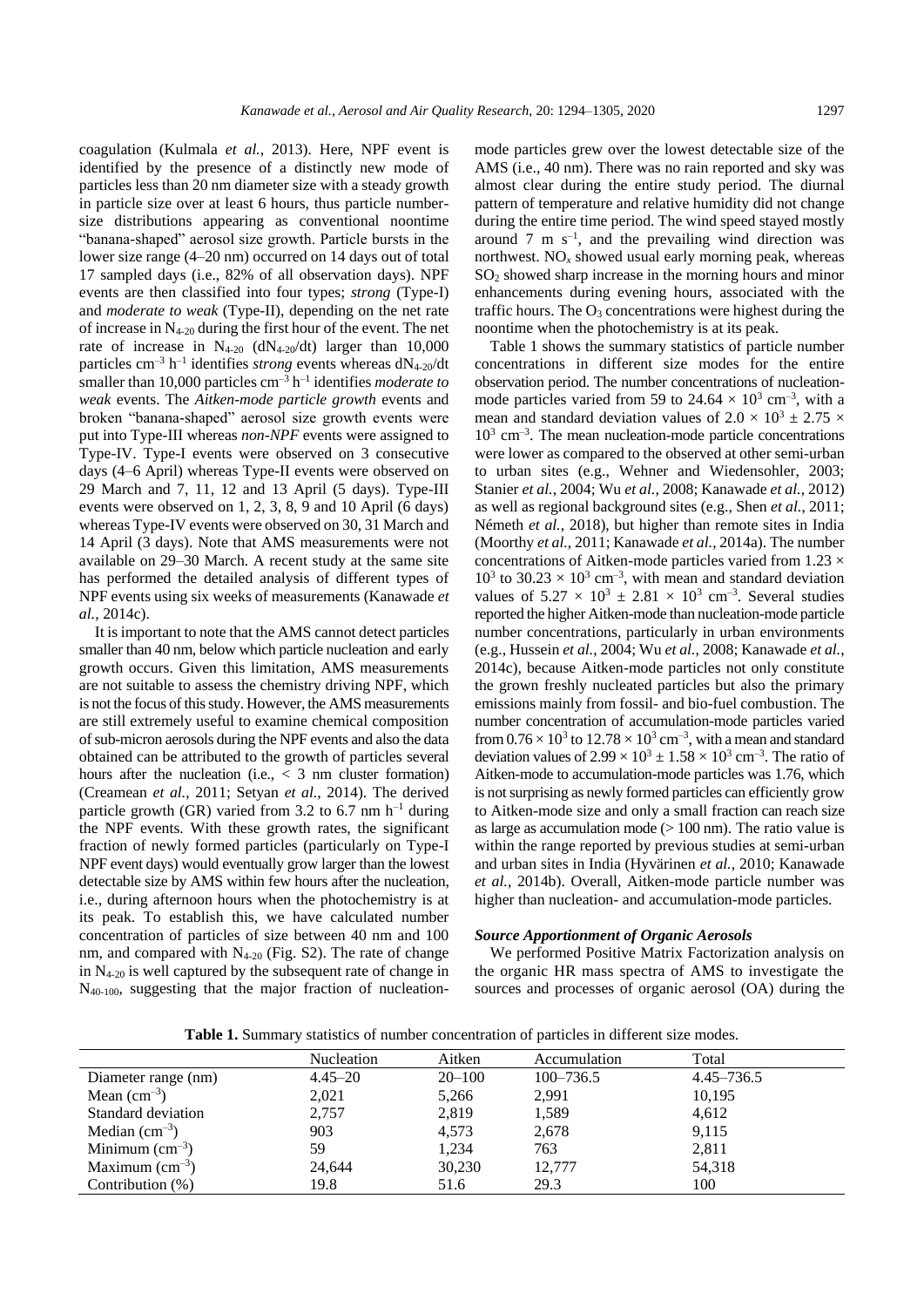observation period. PMF diagnostics with 1–4 factors and fpeak values ranging from  $-5$  to  $+5$ , to get 3% change (Zhang *et al.*, 2011) over the minimum Q/Qexp value for each factor, and the corresponding residual are presented in Fig. S3. Here, we used an "Improved-Ambient" elemental analysis method for the AMS mass spectra (Canagaratna *et al.*, 2015). We determined 4 distinct factors namely: biomass burning OA (BBOA;  $O/C = 0.46$ ), hydrocarbon-like OA (HOA;  $O/C = 0.06$ ) mainly associated with local primary emissions, and two types of oxygenated OA (OOA; OOA-1 and OOA-2,  $O/C = 0.72$  and 0.55, respectively) (Fig. S4).

The PMF analysis showed that oxygenated organic aerosols constituted the largest fraction of sub-micron aerosols followed by hydrocarbon-like OA and biomass burning OA during entire observation period (Fig. 2).  $m/z$  57 ion (C<sub>4</sub>H<sub>9</sub><sup>+</sup>) has been identified as a tracer of HOA and largely associated with combustion-generated primary aerosols from traffic (Zhang *et al.*, 2005; Canagaratna *et al.*, 2010), whereas m/z 60 ( $C_2H_4O_2$ <sup>+</sup>) and m/z 73 ( $C_3H_5O_2$ <sup>+</sup>) ions have been shown to be tracers of BBOA and associated with a mixture of both biomass burning and cooking aerosols (Aiken *et al.*, 2009). We have calculated fractions of these variables relative to OA mass (fHOA, f57, f60, and f73) to examine traffic- and/or biomass-burning-emitted OA during the observed NPF events. Fig. 3 shows time evolution of fractions fHOA, f57, f60 and f73 during entire observation period. f60 and f73 showed typical diurnal variation, with higher concentrations during nighttime than daytime, owing to near-surface sources and dilution effect. In contrast, f57 and fHOA showed elevated diurnal pattern. The traffic rush-hour enhancements in



**Fig. 2.** Percentage of total OA obtained from the PMF analysis of the HR mass spectra for the time period of 12:00–18:00 local time during the observation period.

both f57 and fHOA are clearly visible. The f57 and fHOA were significantly elevated on 5 April (Type-I NPF event), suggesting the possible source of combustion-generated primary OAs. A very good correlation between f57 and fHOA was also observed  $(R^2 = 0.85)$ .

#### *Evolution of Organic Markers during the NPF Events*

The two important ions,  $m/z$  44 (CO<sub>2</sub><sup>+</sup>) and  $m/z$  43 (mostly  $C_2H_3O^+$ ), can characterize the evolution of OA in the atmosphere (Ng *et al.*, 2010). The ratio of fractions f44 to f43 provides a measure of how the chemical functionality of the ambient OA evolves with oxidation (i.e., degree of oxidation). Higher f44 has been associated to less volatile, highly oxidized OA (LV-OOA) and lower f44 has been associated to semi-volatile, less oxidized OA (SV-OOA) (Ulbrich *et al.*, 2009) so with aging f44/f43 ratio tends to increase significantly. In Fig. S5, we have plotted diurnal variation of fractions f43, f44 and the ratio of f44 to f43. An increase in f44 and f44/f43 and concurrent decrease in f43 during the NPF event days suggest that significant fraction of the total OA mass might have consisted of less volatile, highly oxidized OA. However, on the 5 April NPF event, f44/f43 at very high aerosol loading agrees with the observed dominance of HOA during this day.

A continuous flow-chamber experiment showed the maximum variability in chemical composition of aerosols for low OA loadings  $(< 15 \,\mu g \,\text{m}^{-3})$  compared to high loadings (Shilling *et al.*, 2009). Furthermore, Ng *et al.* (2010, 2011) showed that freshly oxidized OAs (SV-OOA) occupy the lower right part of the triangular region of the f43 versus f44 plot, while the more oxidized and subsequently more aged OA (LV-OOA) occupies upper left part of the triangle. Therefore, we have plotted f43 versus f44 for 10:00–18:00 local time on all observation days in Fig. 4(b). The ambient OA components fall inside the triangular space proposed by Ng *et al.* (2010). The data before 10:00 and after 18:00 local time excluded deliberately in Fig. 4(b) to minimize the direct influence of morning and evening traffic hours, respectively and also, newly formed particles on NPF event days unlikely to generate sufficient signal at lowest detectable size by the AMS (i.e., diameter of 40 nm) before 10:00 local time. Overall, OAs appeared to be concentrated in the upper half of the triangular region suggesting more oxidized and/or aged OAs, except on 5 April. On this day, the OAs were concentrated in the lower left half of the triangular region, suggesting the occurrence of primary and less oxidized OAs



**Fig. 3.** Time evolution of fractions f57, f60, f73, and fHOA during the entire observation period.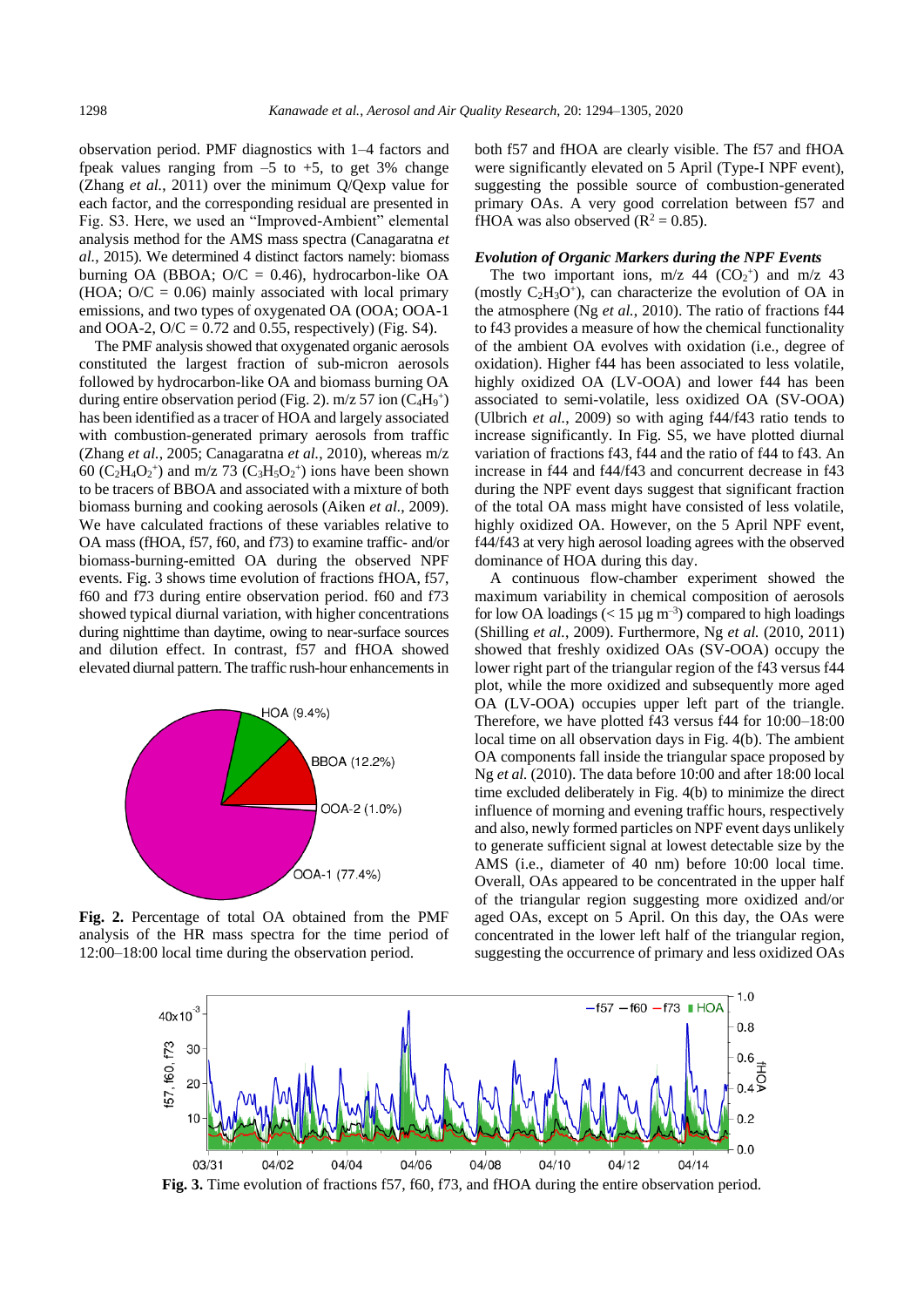



Fig. 4. (a) Scatter plot of f44 and organics loading and (b) scatter plot of f44 vs. f43, for 10:00–18:00 local time. The triangle from Ng *et al.* (2010) is drawn in (b) as a visual aid (grey lines). Each data point is 10 minute average.

(Figs. 3 and S5). To further substantiate the source of primary OAson 5 April, f43 versus f44 re-plotted as a function of f57 (Fig. S6). It can be seen that the primary emitted OAs with higher f57 lies in the lower left part of the triangular region on 5 April, indicative of the possible source of combustiongenerated primary OAs. Salimi *et al.* (2015) also showed that the particles originated from vehicular emissions cluster at the lower left corner of the triangular region, whereas particles originated from natural nucleation events cluster somewhere at the top of the triangle. This further suggests that the 5 April NPF event might have encountered large concentrations of ultrafine particles of primary source, particularly after 12:30 local time. A recent study also highlighted that NPF is not inevitably the major source of large number concentrations of ultrafine particles to the atmosphere, and that the large concentrations of ultrafine particles are direct result of traffic emissions in urban areas (Rönkkö *et al.*, 2017).

## *Evidence of Nitrogen-containing Organic Compounds in Sub-micron Aerosols*

To infer the role of nitrogen-containing compounds during NPF and non-NPF events, the mass concentration of nitrogen-containing fragments (C*x*H*y*N<sup>+</sup> ), m/z 86 ion  $(C_5H_{12}N^+)$  and m/z 18 ion (NH<sub>4</sub><sup>+</sup>) are plotted in Fig. 5. The morning and evening hour enhancements in  $C_xH_yN^+$  and  $C_5H_{12}N^+$  coincides with the traffic rush hours, analogous to the diurnal pattern observed for f57 and HOA (Fig. 3). Significant enhancement of  $C_xH_yN^+$  in sub-micron particles during NPF events suggests that this class of compounds could play an important role in aerosol formation and growth processes. A recent study also indicated the likely presence of alkyl amines in sub-micron aerosols during the NPF events in a mixed-urban-biogenic environment, with significant enhancements in nitrogen-containing organic ions (Setyan *et al.*, 2014). Furthermore, the concurrent increase in ammonium in sub-micron particles (Fig. 5) plausibly suggests that ammonium together with sulfate involved in the initial growth of ultrafine particles, forming ammonium sulfate and ammonium bisulfate. Although, the previous studies have expressed the significance of aminium salt formation

in ambient aerosols (Pratt *et al.*, 2009; Smith *et al.*, 2010) via displacing ammonium with aminium species in secondary organic aerosol (Murphy *et al.*, 2007), and such exchange of ammonium in sub-micron aerosols by aminium salt is expected to occur within a few hours (Lloyd *et al.*, 2009). A significant enhancement of  $C_xH_vN^+$  on the 5 April NPF event day suggests that such chemical transformation within sub-micron aerosols is possible. At urban sites, gas-phase ammonia concentrations range from sub-ppbv to tens-ofppbv level, whereas amines concentrations are typically found in the range of pptv to tens of pptv (Hanson *et al.*, 2011; Dawson *et al.*, 2014; You *et al.*, 2014). Considering a higher ambient concentration and large uptake coefficient for ammonia than those for amines (Wang *et al.*, 2010), it is plausible that sulfate acidic particles will be dominantly neutralized by ammonia. But, recent laboratory experiments by Liggio *et al.* (2011) indicated that the reactive uptake coefficient for uptake of ammonia by acidic sulfate aerosols decreases with increasing OA mass and it is possible that the heterogeneous reaction of alkyl amines leads to the efficient growth of more acidic particles during the NPF event (Wang *et al.*, 2010).

Furthermore, we have calculated averaged mass spectra of  $C_xH_yN^+$  and  $C_xH_yNO_z^+$  fragments to examine the chemical composition of sub-micron aerosols for the Type-I, Type-II NPF and Type-IV non-NPF event days (Fig. 6). Quantitative analysis of the aerosol chemical composition showed that generally, amine family (C*x*H*y*N<sup>+</sup> ) ions were present in submicron aerosols during Type-I and Type-II NPF events, with significantly enhanced signal intensity of amine family ions during Type-I NPF events (Fig. 6(a)). For instance, significantly enhanced signal intensity for amine families such m/z 30 CH<sub>4</sub>N<sup>+</sup> and m/z 42 C<sub>2</sub>H<sub>4</sub>N<sup>+</sup> can be seen, with about more than twofold signal intensity on 5 April compared to that of other Type-I or Type-II NPF event days. We observed increased signals for other noticeable amine fragments too (i.e.,  $m/z$  58  $C_3H_8N^+$ ,  $m/z$  70  $C_4H_8N^+$ , and  $m/z$  $86 \text{ C}_5\text{H}_{12}\text{N}^+$ ) on Type-I NPF event days as compared to non-NPF event days. While these fragments in ambient aerosols are shown to be expected from trimethylamine (Silva *et al.*, 2008), secondary organic aerosol chamber experiment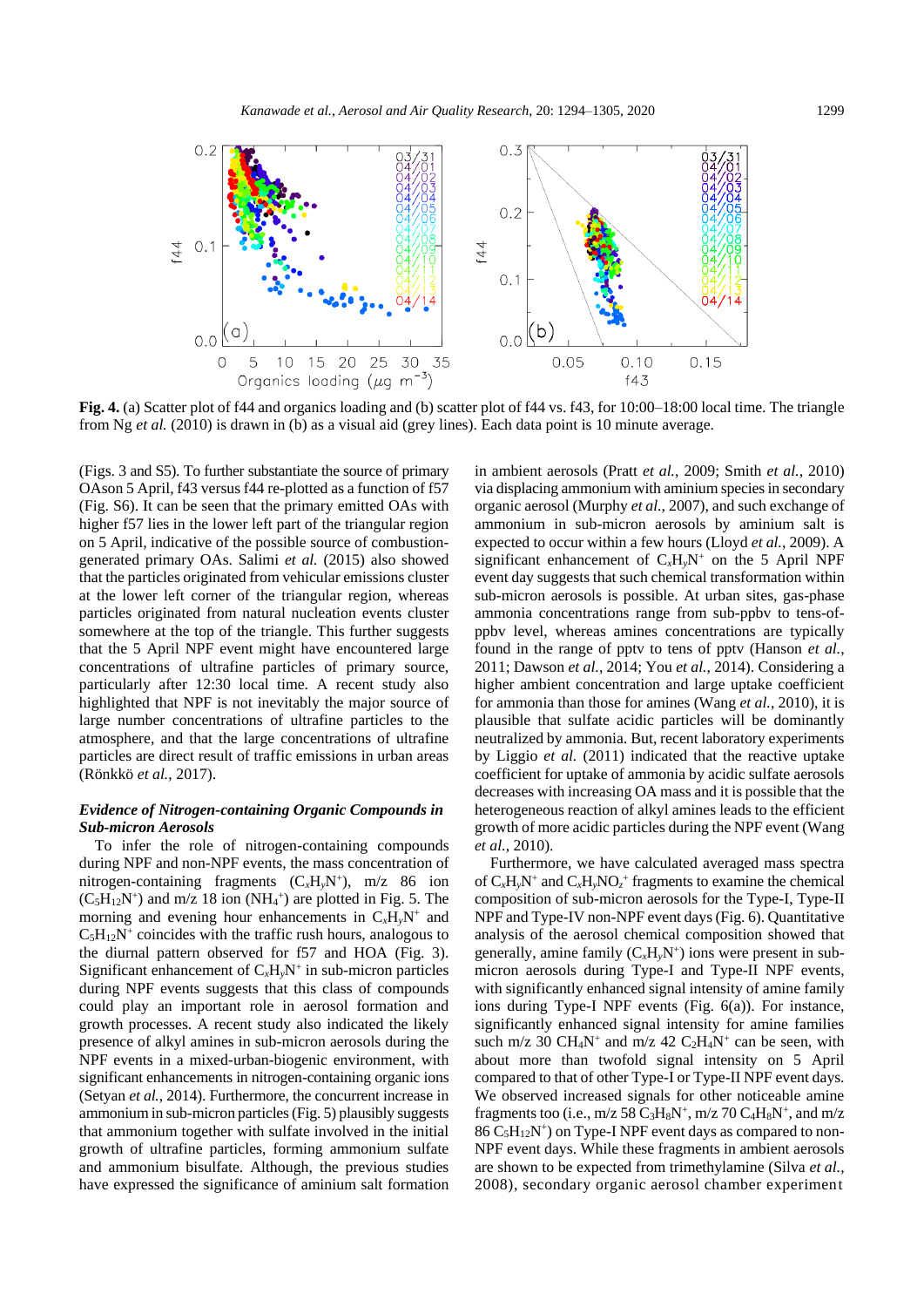

Fig. 5. Diurnal variation of mass concentrations of nitrogen-containing fragments  $(C_xH_yN^+)$ , m/z 86 ion  $(C_5H_{12}N^+)$  and m/z 18 ion (NH<sub>4</sub>+) on observed non-NPF (marked by red rectangle) and NPF (blue rectangle) event days.



**Fig. 6.** Averaged mass spectra of (a)  $C_xH_yN^+$  and (b)  $C_xH_yO_zN^+$  fragments for time period 12:00–18:00 local time on Type-I (strong), Type-II (moderate to weak) and Type-IV (non-NPF) events.

revealed that it is a combined signal from nitrate, and fragment of amines and amino acids (Murphy *et al.*, 2007). The mass spectra listed by the NIST chemistry web book also show a strong peak at m/z 30 for higher alkyamines. The average mass spectra also showed small enhancements at m/z 55, 67 and 79  $(C_xH_5N^+$  ions) indicative of nitrileand/or pyridine-type fragments. Since biomass-burningand/or residential-cooking-generated organic aerosols were not evident at our site, perhaps traffic emissions could be the source of these compounds, especially on 5 April, which thought to be under the influence of traffic plume.  $C_xH_yO_zN^+$ families (i.e.,  $m/z$  59,  $C<sub>2</sub>H<sub>5</sub>NO$  and  $m/z$  72,  $C<sub>3</sub>H<sub>7</sub>NO$ ) also showed enhanced signal intensity, especially on 5 April (Fig. 6(b)) as compared to Type-II NPF and Type-IV non-NPF event days.

# **CONCLUSIONS**

We conducted simultaneous measurements via SMPS (TSI Inc.) and HR-ToF-AMS (Aerodyne) to investigate the chemical properties of sub-micron aerosols during new particle formation (NPF) events at a highly polluted urban site, Kanpur, on the Indo-Gangetic Plain in India. The particle number-size distributions showed that regional NPF events occurred very frequently (on the observation days) in Kanpur under conditions with relatively high aerosol loading. During these events, the particle growth rate varied from 2.7 to  $6.7$  nm  $h^{-1}$ . As the AMS can not detect particles smaller than 40 nm in diameter, our study was not intended to address the chemistry driving the NPF. Our analysis of the AMS-measured organic mass spectra indicated that oxygenated organic aerosols, including hydrocarbon-like organic aerosol (HOA) and biomass burning organic aerosol (BBOA), which formed the largest and the second largest fraction, respectively, constituted approximately 75% of the total sub-micron aerosol mass on NPF event days. The BBOA tracers m/z 60 and m/z 73 showed typical diurnal patterns with enhanced signal intensity during peak traffic hours, whereas the HOA tracer m/z 57 displayed substantially elevated intensity during all of the NPF event days.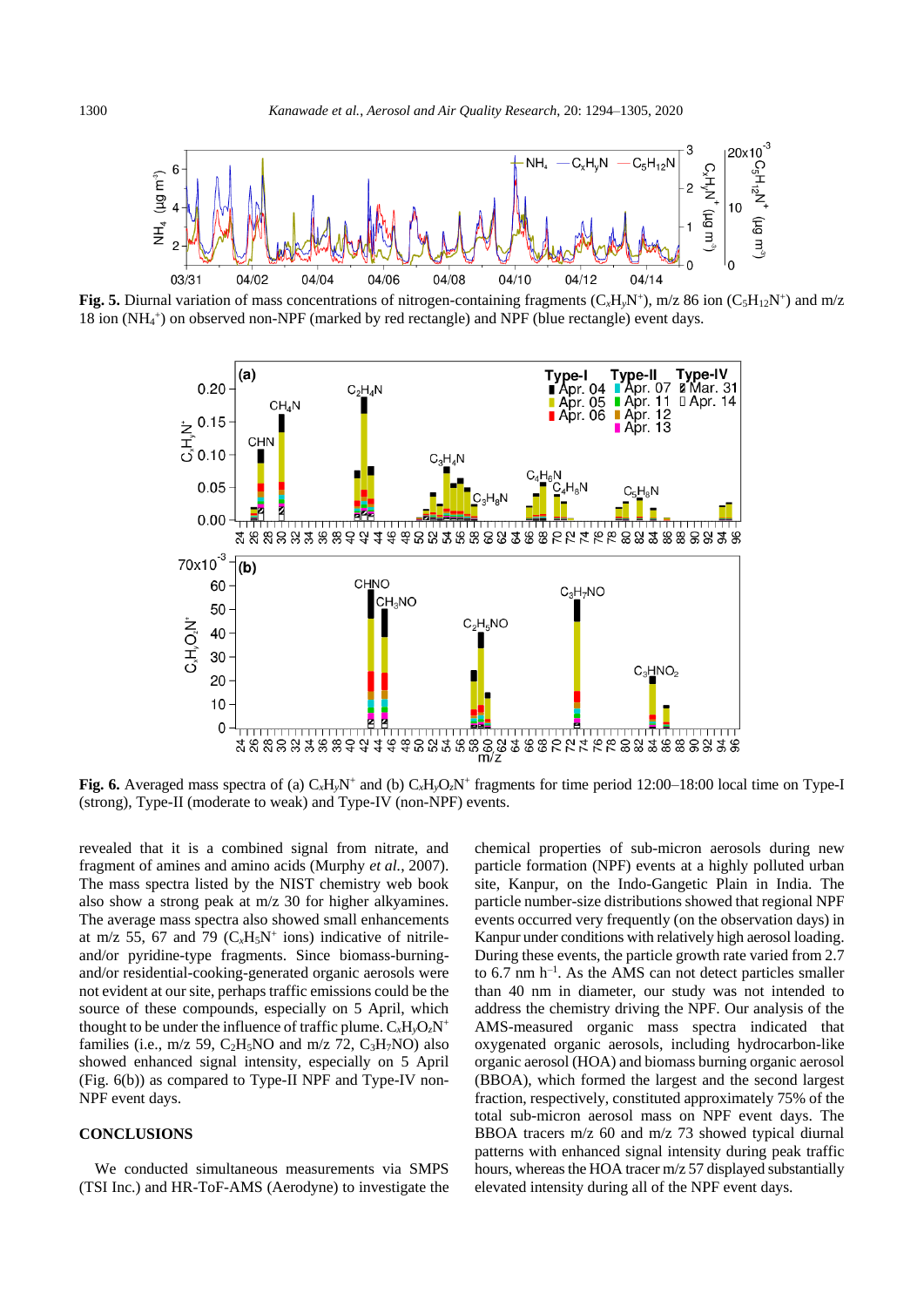Furthermore, we examined the evolution of organic markers, such as m/z 44 and m/z 43, on the event days. The increase in the m/z 43 fraction (f43) and the decreases in the m/z 44 fraction (f44) and the f44/f43 ratio suggest that the growth of new particles is likely driven by the condensation of less volatile and highly oxidized organic compounds. As a result, a rapidly decreasing f44 along with an increasing OA mass load during NPF event days was observed. However, an NPF event on 5 April exhibited both a noontime decrease in f44 and an increase in the f44/f43 ratio, indicating the presence of semi-volatile, less oxidized—and therefore primary—organic species in the total OA mass. This difference is illustrated by a scatter plot depicting f43 versus f44; the OA fractions on 5 April populate the lower left corner of a triangular region, unlike the fractions from the rest of the observation period, which are concentrated in the upper half of this region. In general, though, nitrogencontaining organic ions (viz., CHN<sup>+</sup>, CH<sub>4</sub>N<sup>+</sup>, C<sub>2</sub>H<sub>4</sub>N<sup>+</sup>,  $C_3H_8N^+$ , and  $C_5H_{12}N^+$ ) dominate the composition of submicron aerosols during NPF, which demonstrates the critical role of amine fragments in this process.

In spite of high concentrations of pre-existing aerosols, observations in urban environments confirm the frequent occurrence of NPF, which must be considered when quantifying its effects on the climate, especially in cities. To identify the species that contribute to particle formation and growth, the chemistry and dynamics of atmospheric ultrafine particles must be evaluated by conducting direct measurements using state-of-the-art instrumentation techniques for ultrafine particles.

# **ACKNOWLEDGMENTS**

We acknowledge the support of IIT Kanpur for providing HR-ToF-AMS for PG research and teaching. VPK would like to thank University Grants Commission, Government of India, for Start-Up Grant [Ref. No. F.4-5(230- FRP/2015/BSR)] and DST-SERB for early Career Research Award (ECR/2016/001333)*.* HY thank the support from the National Key Research and Development Program of China (Grant No. 2016YFC0203100). Authors acknowledge the financial support given by the Earth System Science Organization, Ministry of Earth Sciences, Government of India (Grant No. MM/NERC-MoES-03/2014/002), to conduct this research under Monsoon Mission. Authors are thankful to anonymous reviewers for their constructive suggestions to improve the quality of the manuscript.

## **SUPPLEMENTARY MATERIAL**

Supplementary data associated with this article can be found in the online version at http://www.aaqr.org.

# **REFERENCES**

Aiken, A.C., Salcedo, D., Cubison, M.J., Huffman, J.A., DeCarlo, P.F., Ulbrich, I.M., Docherty, K.S., Sueper, D., Kimmel, J.R., Worsnop, D.R., Trimborn, A., Northway, M., Stone, E.A., Schauer, J.J., Volkamer, R.M., Fortner, E., de Foy, B., Wang, J., Laskin, A., … Jimenez, J.L. (2009). Mexico City aerosol analysis during MILAGRO using high resolution aerosol mass spectrometry at the urban supersite  $(T0)$  – Part 1: Fine particle composition and organic source apportionment. *Atmos. Chem. Phys.* 9: 6633–6653.

- Almeida, J., Schobesberger, S., Kurten, A., Ortega, I.K., Kupiainen-Maatta, O., Praplan, A.P., Adamov, A., Amorim, A., Bianchi, F., Breitenlechner, M., David, A., Dommen, J., Donahue, N.M., Downard, A., Dunne, E., Duplissy, J., Ehrhart, S., Flagan, R.C., Franchin, A., … Kirkby, J. (2013). Molecular understanding of sulphuric acid-amine particle nucleation in the atmosphere. *Nature.* 502: 359–363.
- Andreae, M.O. and Rosenfeld, D. (2008). Aerosol–cloud– precipitation interactions. Part 1. The nature and sources of cloud-active aerosols. *Earth Sci. Rev.* 89: 13–41.
- Babu, S.S., Kompalli, S.K. and Moorthy, K.K. (2016). Aerosol number size distributions over a coastal semi urban location: Seasonal changes and ultrafine particle bursts. *Sci. Total Environ.* 563–564: 351–365.
- Bzdek, B.R., Ridge, D.P. and Johnston, M.V. (2011). Amine Reactivity with Charged Sulfuric Acid Clusters. *Atmos. Chem. Phys.* 11: 8735–8743.
- Bzdek, B.R., Zordan, C.A., Pennington, M.R., Luther, G.W. and Johnston, M.V. (2012). Quantitative Assessment of the Sulfuric Acid Contribution to New Particle Growth. *Environ. Sci. Technol.* 46: 4365–4373.
- Canagaratna, M.R., Jayne, J.T., Jimenez, J.L., Allan, J.D., Alfarra, M.R., Zhang, Q., Onasch, T.B., Drewnick, F., Coe, H., Middlebrook, A., Delia, A., Williams, L.R., Trimborn, A.M., Northway, M.J., DeCarlo, P.F., Kolb, C.E., Davidovits, P. and Worsnop, D.R. (2007). Chemical and microphysical characterization of ambient aerosols with the aerodyne aerosol mass spectrometer. *Mass Spectrom. Rev.* 26: 185–222.
- Canagaratna, M.R., Onasch, T.B., Wood, E.C., Herndon, S.C., Jayne, J.T., Cross, E.S., Miake-Lye, R.C., Kolb, C.E. and Worsnop, D.R. (2010). Evolution of vehicle exhaust particles in the atmosphere. *J. Air Waste Manage. Assoc.* 60: 1192–1203.
- Canagaratna, M.R., Jimenez, J.L., Kroll, J.H., Chen, Q., Kessler, S.H., Massoli, P., Hildebrandt Ruiz, L., Fortner, E., Williams, L.R., Wilson, K.R., Surratt, J.D., Donahue, N.M., Jayne, J.T. and Worsnop, D.R. (2015). Elemental ratio measurements of organic compounds using aerosol mass spectrometry: Characterization, improved calibration, and implications. *Atmos. Chem. Phys.* 15: 253–272.
- Chakraborty, A., Bhattu, D., Gupta, T., Tripathi, S.N. and Canagaratna, M.R. (2015). Real-time measurements of ambient aerosols in a polluted Indian city: Sources, characteristics, and processing of organic aerosols during foggy and nonfoggy periods. *J. Geophys. Res.* 120: 9006– 9019.
- Creamean, J.M., Ault, A.P., Ten Hoeve, J.E., Jacobson, M.Z., Roberts, G.C. and Prather, K.A. (2011). Measurements of aerosol chemistry during new particle formation events at a remote rural mountain site. *Environ. Sci.Technol.* 45: 8208–8216.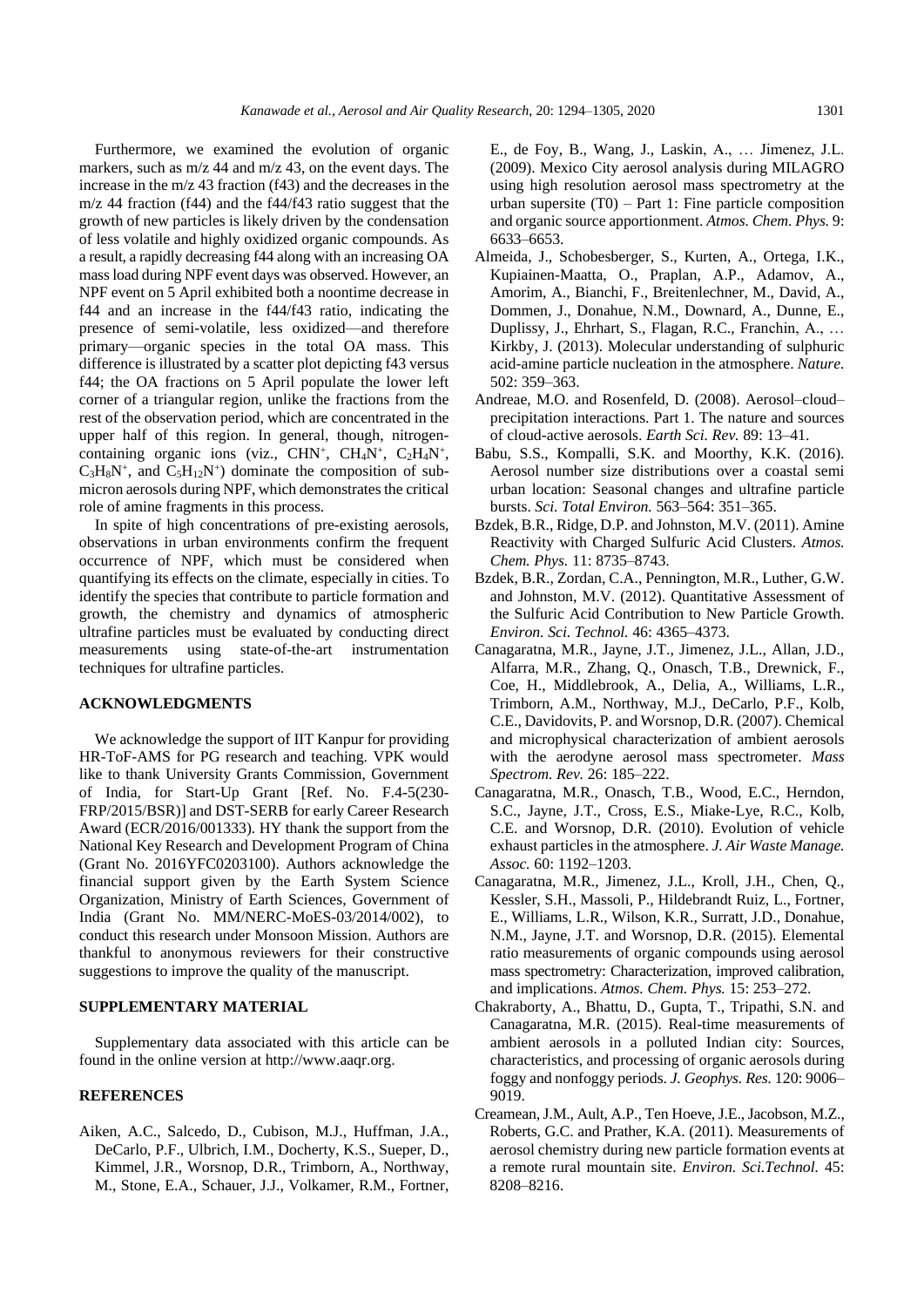- Dal Maso, M., Kulmala, M., Riipinen, I., Wagner, R., Hussein, T., Aalto, P.P. and Lehtinen, K.E.J. (2005). Formation and growth of fresh atmospheric aerosols: Eight years of aerosol size distribution data from SMEAR II, Hyytiälä, Finland. *Boreal Env. Res.* 10: 323–336.
- Dawson, M.L., Varner, M.E., Perraud, V., Ezell, M.J., Gerber, R.B. and Finlayson-Pitts, B.J. (2012). Simplified mechanism for new particle formation from methanesulfonic acid, amines, and water via experiments and ab initio calculations. *Proc. Natl. Acad. Sci. U.S.A.* 109: 18719–18724.
- Dawson, M.L., Perraud, V., Gomez, A., Arquero, K.D., Ezell, M.J. and Finlayson-Pitts, B.J. (2014). Measurement of gas-phase ammonia and amines in air by collection onto an ion exchange resin and analysis by ion chromatography. *Atmos. Meas. Tech.* 7: 2733–2744.
- DeCarlo, P.F., Kimmel, J.R., Trimborn, A., Northway, M.J., Jayne, J.T., Aiken, A.C., Gonin, M., Fuhrer, K., Horvath, T., Docherty, K.S., Worsnop, D.R. and Jimenez, J.L. (2006). Field-deployable, high-resolution, time-of-flight aerosol mass spectrometer. *Anal. Chem.* 78: 8281–8289.
- Erupe, M.E., Viggiano, A.A. and Lee, S.H. (2011). The effect of trimethylamine on atmospheric nucleation involving H2SO4. *Atmos. Chem. Phys.* 11: 4767–4775.
- Facchini, M.C., Decesari, S., Rinaldi, M., Carbone, C., Finessi, E., Mircea, M., Fuzzi, S., Moretti, F., Tagliavini, E., Ceburnis, D. and O'Dowd, C.D. (2008). Important source of marine secondary organic aerosol from biogenic amines. *Environ. Sci.Technol.* 42: 9116–9121.
- Gaur, A., Tripathi, S.N., Kanawade, V.P., Tare, V. and Shukla, S.P. (2014). Four-year measurements of trace gases  $(SO_2, NO_x, CO, and O_3)$  at an urban location, Kanpur, in Northern India. *J. Atmos. Chemis.* 71: 283– 301.
- Hanson, D.R., McMurry, P.H., Jiang, J., Tanner, D. and Huey, L.G. (2011). Ambient pressure proton transfer mass spectrometry: Detection of amines and ammonia. *Environ. Sci. Technol.* 45: 8881–8888.
- Hussein, T., Puustinen, A., Aalto, P.P., Mäkelä, J.M., Hämeri, K. and Kulmala, M. (2004). Urban aerosol number size distributions. *Atmos. Chem. Phys.* 4: 391–411.
- Hyvärinen, A.P., Lihavainen, H., Komppula, M., Panwar, T.S., Sharma, V.P., Hooda, R.K. and Viisanen, Y. (2010). Aerosol measurements at the Gual Pahari EUCAARI station: Preliminary results from in-situ measurements. *Atmos. Chem. Phys.* 10: 7241–7252.
- Jen, C.N., McMurry, P.H. and Hanson, D.R. (2014). Stabilization of sulfuric acid dimers by ammonia, methylamine, dimethylamine, and trimethylamine. *J. Geophys. Res.* 119: 7502–7514.
- Jimenez, J.L., Jayne, J.T., Shi, Q., Kolb, C.E., Worsnop, D.R., Yourshaw, I., Seinfeld, J.H., Flagan, R.C., Zhang, X., Smith, K.A., Morris, J.W. and Davidovits, P. (2003). Ambient aerosol sampling using the Aerodyne Aerosol Mass Spectrometer. *J. Geophys. Res.* 108: 8425.
- Kamra, A.K., Siingh, D., Gautam, A.S., Kanawade, V.P., Tripathi, S.N. and Srivastava, A.K. (2015). Atmospheric ions and new particle formation events at a tropical location, Pune, India. *Q. J. R. Meteorolog. Soc.* 141:

3140–3156.

- Kanawade, V.P., Benson, D.R. and Lee, S.H. (2012). Statistical analysis of 4-year observations of aerosol sizes in a semi-rural continental environment. *Atmos. Environ.* 59: 30–38.
- Kanawade, V.P., Shika, S., Pöhlker, C., Rose, D., Suman, M.N.S., Gadhavi, H., Kumar, A., Nagendra, S.M.S., Ravikrishna, R., Yu, H., Sahu, L.K., Jayaraman, A., Andreae, M.O., Pöschl, U. and Gunthe, S.S. (2014a). Infrequent occurrence of new particle formation at a semi-rural location, Gadanki, in tropical Southern India. *Atmos. Environ.* 94: 264–273.
- Kanawade, V.P., Tripathi, S.N., Bhattu, D. and Shamjad, P.M. (2014b). Sub-micron particle number size distributions characteristics at an urban location, Kanpur, in the Indo-Gangetic Plain. *Atmos. Res.* 147–148: 121– 132.
- Kanawade, V.P., Tripathi, S.N., Siingh, D., Gautam, A.S., Srivastava, A.K., Kamra, A.K., Soni, V.K. and Sethi, V. (2014c). Observations of new particle formation at two distinct Indian subcontinental urban locations. *Atmos. Environ.* 96: 370–379.
- Kirkby, J., Curtius, J., Almeida, J., Dunne, E., Duplissy, J., Ehrhart, S., Franchin, A., Gagne, S., Ickes, L., Kurten, A., Kupc, A., Metzger, A., Riccobono, F., Rondo, L., Schobesberger, S., Tsagkogeorgas, G., Wimmer, D., Amorim, A., Bianchi, F., … Kulmala, M. (2011). Role of sulphuric acid, ammonia and galactic cosmic rays in atmospheric aerosol nucleation. *Nature.* 476: 429–433.
- Kulmala, M., Maso, M.D., Mäkelä, J.M., Pirjola, L., Väkevä, M., Aalto, P., Miikkulainen, P., Hämeri, K., and O'dowd, C.D. (2001). On the formation, growth and composition of nucleation mode particles. *Tellus B* 53: 479–490.
- Kulmala, M., Vehkamäki, H., Petäjä, T., Dal Maso, M., Lauri, A., Kerminen, V.M., Birmili, W. and McMurry, P.H. (2004). Formation and growth rates of ultrafine atmospheric particles: A review of observations. *J. Aerosol Sci.* 35: 143–176.
- Kulmala, M., Kontkanen, J., Junninen, H., Lehtipalo, K., Manninen, H.E., Nieminen, T., Petäjä, T., Sipilä, M., Schobesberger, S., Rantala, P., Franchin, A., Jokinen, T., Järvinen, E., Ä ijälä, M., Kangasluoma, J., Hakala, J., Aalto, P.P., Paasonen, P., Mikkilä, J., … Worsnop, D.R. (2013). Direct observations of atmospheric aerosol nucleation. *Science* 339: 943–946.
- Kürten, A., Jokinen, T., Simon, M., Sipilä, M., Sarnela, N., Junninen, H., Adamov, A., Almeida, J., Amorim, A., Bianchi, F., Breitenlechner, M., Dommen, J., Donahue, N.M., Duplissy, J., Ehrhart, S., Flagan, R.C., Franchin, A., Hakala, J., Hansel, A., … Curtius, J. (2014). Neutral molecular cluster formation of sulfuric acid– dimethylamine observed in real time under atmospheric conditions. *Proc. Natl. Acad. Sci. U.S.A.* 111: 15019–15024.
- Kurtén, T., Loukonen, V., Vehkamäki, H. and Kulmala, M. (2008). Amines are likely to enhance neutral and ioninduced sulfuric acid-water nucleation in the atmosphere more effectively than ammonia. *Atmos. Chem. Phys.* 8: 4095–4103.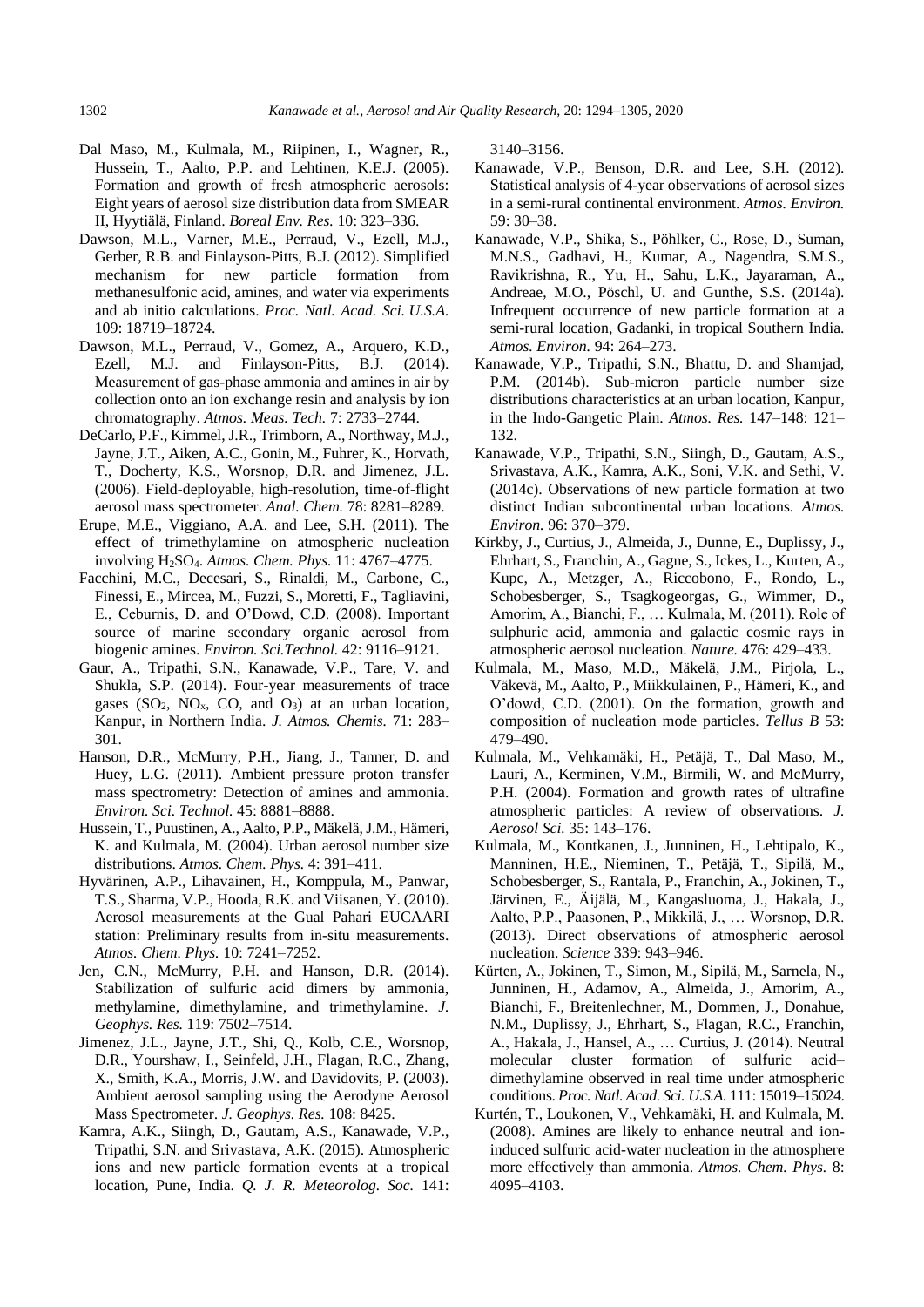- Leena, P.P., Anil Kumar, V., Dani, K.K., Sombawne, S.M., Murugavel, P. and Pandithurai, G. (2017). Evidence of new particle formation during post monsoon season over a high-altitude site of the Western Ghats, India. *Toxicol. Environ. Chem.* 99: 652–664.
- Liggio, J., Li, S.M., Vlasenko, A., Stroud, C. and Makar, P. (2011). Depression of ammonia uptake to sulfuric acid aerosols by competing uptake of ambient organic gases. *Environ. Sci. Technol.* 45: 2790–2796.
- Lloyd, J.A., Heaton, K.J. and Johnston, M.V. (2009). Reactive uptake of trimethylamine into ammonium nitrate particles. *Phys. Chem. A* 113: 4840–4843.
- Mäkelä, J.M., Yli-Koivisto, S., Hiltunen, V., Seidl, W., Swietlicki, E., Teinilä, K., Sillanpää, M., Koponen, I.K., Paatero, J., Rosman, K. and Hämeri, K. (2003). Chemical composition of aerosol during particle formation events in boreal forest. *Tellus B* 53: 380–393.
- Mönkkönen, P., Koponen, I.K., Lehtinen, K.E.J., Hämeri, K., Uma, R. and Kulmala, M. (2005). Measurements in a highly polluted Asian mega city: observations of aerosol number size distribution, modal parameters and nucleation events. *Atmos. Chem. Phys.* 5: 57–66.
- Moorthy, K.K., Sreekanth, V., Prakash Chaubey, J., Gogoi, M.M., Suresh Babu, S., Kumar Kompalli, S., Bagare, S.P., Bhatt, B.C., Gaur, V.K., Prabhu, T.P. and Singh, N.S. (2011). Fine and ultrafine particles at a near–free tropospheric environment over the high-altitude station Hanle in the Trans‐Himalaya: New particle formation and size distribution. *J Geophys. Res.* 116: D20212.
- Murphy, S.M., Sorooshian, A., Kroll, J.H., Ng, N.L., Chhabra, P., Tong, C., Surratt, J.D., Knipping, E., Flagan, R.C. and Seinfeld, J.H. (2007). Secondary aerosol formation from atmospheric reactions of aliphatic amines. *Atmos. Chem. Phys.* 7: 2313–2337.
- Neitola, K., Asmi, E., Komppula, M., Hyvärinen, A.P., Raatikainen, T., Panwar, T.S., Sharma, V.P. and Lihavainen, H. (2011). New particle formation infrequently observed in Himalayan foothills – why? *Atmos. Chem. Phys.* 11: 8447–8458.
- Németh, Z., Rosati, B., Zíková, N., Salma, I., Bozó, L., Dameto de España, C., Schwarz, J., Ždímal, V. and Wonaschütz, A. (2018). Comparison of atmospheric new particle formation events in three Central European cities. *Atmos. Environ.* 178: 191–197.
- Ng, N.L., Canagaratna, M.R., Zhang, Q., Jimenez, J.L., Tian, J., Ulbrich, I.M., Kroll, J.H., Docherty, K.S., Chhabra, P.S., Bahreini, R., Murphy, S.M., Seinfeld, J.H., Hildebrandt, L., Donahue, N.M., DeCarlo, P.F., Lanz, V.A., Prévôt, A.S.H., Dinar, E., Rudich, Y. and Worsnop, D.R. (2010). Organic aerosol components observed in Northern Hemispheric datasets from Aerosol Mass Spectrometry. *Atmos. Chem. Phys.* 10: 4625–4641.
- Ng, N.L., Canagaratna, M.R., Jimenez, J.L., Chhabra, P.S., Seinfeld, J.H. and Worsnop, D.R. (2011). Changes in organic aerosol composition with aging inferred from aerosol mass spectra. *Atmos. Chem. Phys.* 11: 6465– 6474.
- Pierce, J.R. and Adams, P.J. (2009). Uncertainty in global CCN concentrations from uncertain aerosol nucleation

and primary emission rates. *Atmos. Chem. Phys.* 9: 1339– 1356.

- Pratt, K.A., Hatch, L.E. and Prather, K.A. (2009). Seasonal volatility dependence of ambient particle phase amines. *Environ. Sci. Technol.* 43: 5276–5281.
- Prenni, A.J., DeMott, P.J., Kreidenweis, S.M., Sherman, D.E., Russell, L.M. and Ming, Y. (2001). The effects of low molecular weight dicarboxylic acids on cloud formation. *J. Phys. Chem. A* 105: 11240–11248.
- Rönkkö, T., Kuuluvainen, H., Karjalainen, P., Keskinen, J., Hillamo, R., Niemi, J.V., Pirjola, L., Timonen, H.J., Saarikoski, S., Saukko, E., Järvinen, A., Silvennoinen, H., Rostedt, A., Olin, M., Yli-Ojanperä, J., Nousiainen, P., Kousa, A. and Dal Maso, M. (2017). Traffic is a major source of atmospheric nanocluster aerosol. *Proc. Natl. Acad. Sci. U.S.A.* 114: 7549–7554.
- Salimi, F., Crilley, L.R., Stevanovic, S., Ristovski, Z., Mazaheri, M., He, C., Johnson, G., Ayoko, G. and Morawska, L. (2015). Insights into the growth of newly formed particles in a subtropical urban environment. *Atmos. Chem. Phys.* 15: 13475–13485.
- Samoli, E., Andersen, Z.J., Katsouyanni, K., Hennig, F., Kuhlbusch, T.A.J., Bellander, T., Cattani, G., Cyrys, J., Forastiere, F., Jacquemin, B., Kulmala, M., Lanki, T., Loft, S., Massling, A., Tobias, A. and Stafoggia, M. (2016). Exposure to ultrafine particles and respiratory hospitalisations in five European cities. *Eur. Respir. J.* 48: 674–682.
- Sarangi, C., Tripathi, S.N., Kanawade, V.P., Koren, I. and Pai, D.S. (2017). Investigation of the aerosol–cloud– rainfall association over the Indian summer monsoon region. *Atmos. Chem. Phys.* 17: 5185–5204.
- Sarangi, C., Kanawade, V.P., Tripathi, S.N., Thomas, A. and Ganguly, D. (2018). Aerosol-induced intensification of cooling effect of clouds during Indian summer monsoon. *Nat. Commun*. 9: 3754.
- Schobesberger, S., Junninen, H., Bianchi, F., Lönn, G., Ehn, M., Lehtipalo, K., Dommen, J., Ehrhart, S., Ortega, I.K., Franchin, A., Nieminen, T., Riccobono, F., Hutterli, M., Duplissy, J., Almeida, J., Amorim, A., Breitenlechner, M., Downard, A.J., Dunne, E.M., … Worsnop, D.R.. (2013). Molecular understanding of atmospheric particle formation from sulfuric acid and large oxidized organic molecules. *Proc. Natl. Acad. Sci. U.S.A.* 110: 17223– 17228.
- Seigneur, C. (2009). Current understanding of ultrafine particulate matter emitted from mobile sources. *J. Air Waste Manage. Assoc*. 59: 3–17.
- Setyan, A., Song, C., Merkel, M., Knighton, W.B., Onasch, T.B., Canagaratna, M.R., Worsnop, D.R., Wiedensohler, A., Shilling, J.E. and Zhang, Q. (2014). Chemistry of new particle growth in mixed urban and biogenic emissions – insights from CARES. *Atmos. Chem. Phys.* 14: 6477– 6494.
- Shen, X.J., Sun, J.Y., Zhang, Y.M., Wehner, B., Nowak, A., Tuch, T., Zhang, X.C., Wang, T.T., Zhou, H.G., Zhang, X.L., Dong, F., Birmili, W. and Wiedensohler, A. (2011). First long-term study of particle number size distributions and new particle formation events of regional aerosol in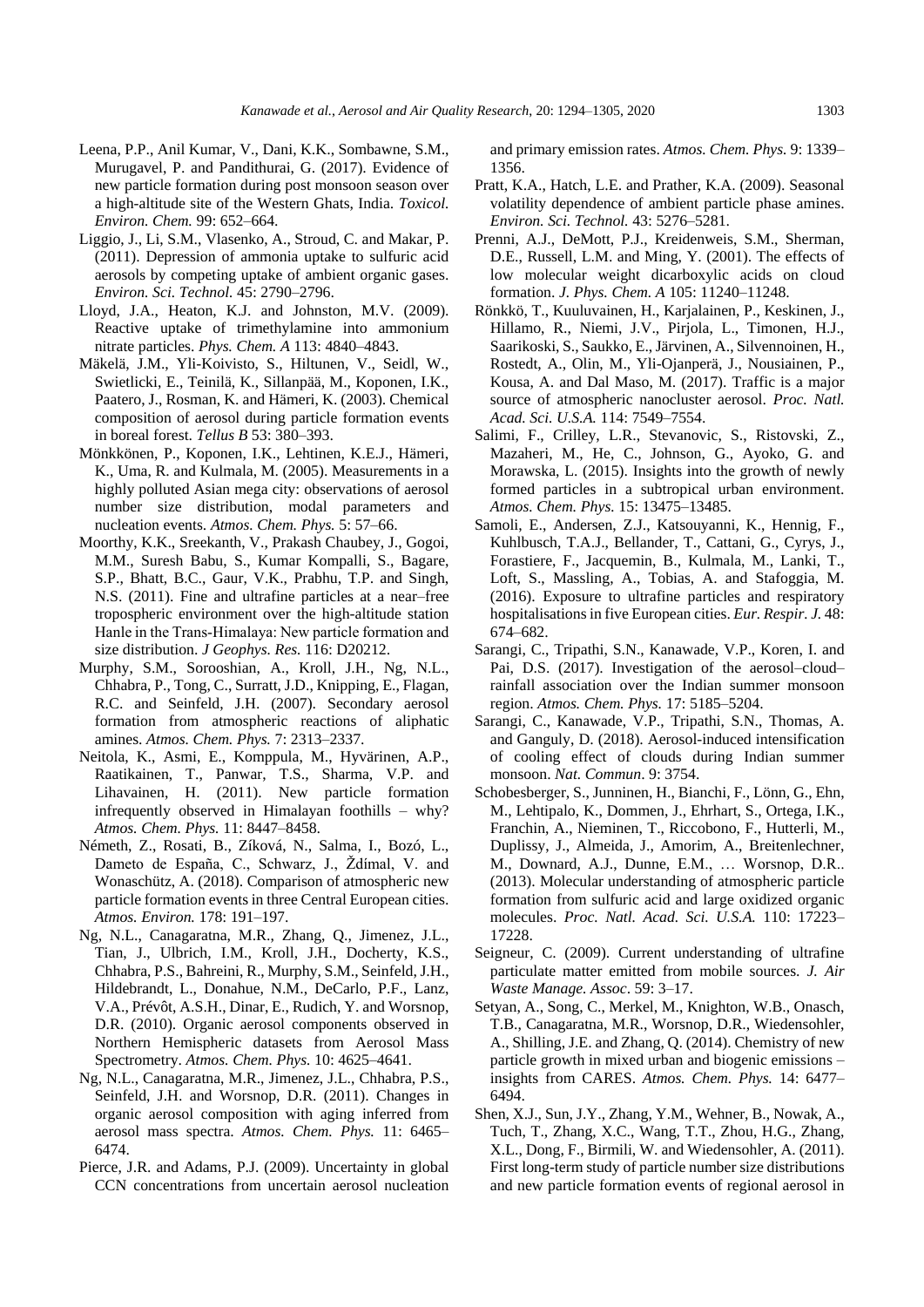the North China Plain. *Atmos. Chem. Phys.* 11: 1565– 1580.

- Shilling, J.E., Chen, Q., King, S.M., Rosenoern, T., Kroll, J.H., Worsnop, D.R., DeCarlo, P.F., Aiken, A.C., Sueper, D., Jimenez, J.L. and Martin, S.T. (2009). Loadingdependent elemental composition of α-pinene SOA particles. *Atmos. Chem. Phys.* 9: 771–782.
- Siingh, D., Gautam, A.S., Kamra, A.K. and Komsaare, K. (2013). Nucleation events for the formation of charged aerosol particles at a tropical station — Preliminary results. *Atmos. Res.* 132–133: 239–252.
- Silva, P.J., Erupe, M.E., Price, D., Elias, J., G.J., Malloy, Q., Li, Q., Warren, B. and Cocker, D.R. (2008). Trimethylamine as precursor to secondary organic aerosol formation via nitrate radical reaction in the atmosphere. *Environ. Sci. Technol.* 42: 4689–4696.
- Smith, J.N., Barsanti, K.C., Friedli, H.R., Ehn, M., Kulmala, M., Collins, D.R., Scheckman, J.H., Williams, B.J. and McMurry, P.H. (2010). Observations of aminium salts in atmospheric nanoparticles and possible climatic implications. *Proc. Natl. Acad. Sci. U.S.A.* 107: 6634– 6639.
- Sobhan Kumar, K., Suresh Babu, S., Krishna Moorthy, K., Mukunda, M.G., Vijayakumar, S.N. and Jai Prakash, C. (2014). The formation and growth of ultrafine particles in two contrasting environments: A case study. *Ann. Geophys.* 32: 817–830.
- Sorooshian, A., Ng, N.L., Chan, A.W.H., Feingold, G., Flagan, R.C. and Seinfeld, J.H. (2007). Particulate organic acids and overall water-soluble aerosol composition measurements from the 2006 Gulf of Mexico Atmospheric Composition and Climate Study (GoMACCS). *J. Geophys. Res.* 112: D13201.
- Sorooshian, A., Murphy, S.M., Hersey, S., Gates, H., Padro, L.T., Nenes, A., Brechtel, F.J., Jonsson, H., Flagan, R.C. and Seinfeld, J.H. (2008). Comprehensive airborne characterization of aerosol from a major bovine source. *Atmos. Chem. Phys.* 8: 5489–5520.
- Spracklen, D.V., Carslaw, K.S., Kulmala, M., Kerminen, V.M., Mann, G.W. and Sihto, S.L. (2006). The contribution of boundary layer nucleation events to total particle concentrations on regional and global scales. *Atmos. Chem. Phys.* 6: 5631–5648.
- Spracklen, D.V., Carslaw, K.S., Kulmala, M., Kerminen, V.M., Sihto, S.L., Riipinen, I., Merikanto, J., Mann, G.W., Chipperfield, M.P., Wiedensohler, A., Birmili, W. and Lihavainen, H. (2008). Contribution of particle formation to global cloud condensation nuclei concentrations. *Geophys. Res. Lett.* 35: L06808.
- Stanier, C.O., Khlystov, A.Y. and Pandis, S.N. (2004). Ambient aerosol size distributions and number concentrations measured during the Pittsburgh Air Quality Study (PAQS). *Atmos. Environ.* 38: 3275–3284.
- Tao, Y., Ye, X., Jiang, S., Yang, X., Chen, J., Xie, Y. and Wang, R. (2016). Effects of amines on particle growth observed in new particle formation events. *J. Geophys. Res.* 121: 324–335.
- Ulbrich, I.M., Canagaratna, M.R., Zhang, Q., Worsnop, D.R. and Jimenez, J.L. (2009). Interpretation of organic

components from Positive Matrix Factorization of aerosol mass spectrometric data. *Atmos. Chem. Phys.* 9: 2891–2918.

- Wang, L., Khalizov, A.F., Zheng, J., Xu, W., Ma, Y., Lal, V. and Zhang, R. (2010). Atmospheric nanoparticles formed from heterogeneous reactions of organics. *Nat. Geosci.* 3: 238–242.
- Wehner, B. and Wiedensohler, A. (2003). Long term measurements of submicrometer urban aerosols: Statistical analysis for correlations with meteorological conditions and trace gases. *Atmos. Chem. Phys.* 3: 867– 879.
- Wu, Z., Hu, M., Lin, P., Liu, S., Wehner, B. and Wiedensohler, A. (2008). Particle number size distribution in the urban atmosphere of Beijing, China. *Atmos. Environ.* 42: 7967–7980.
- Yao, L., Garmash, O., Bianchi, F., Zheng, J., Yan, C., Kontkanen, J., Junninen, H., Mazon, S.B., Ehn, M., Paasonen, P., Sipilä, M., Wang, M., Wang, X., Xiao, S., Chen, H., Lu, Y., Zhang, B., Wang, D., Fu, Q., … Wang, L. (2018). Atmospheric new particle formation from sulfuric acid and amines in a Chinese megacity. *Science* 361: 278–281.
- You, Y., Kanawade, V.P., de Gouw, J.A., Guenther, A.B., Madronich, S., Sierra-Hernández, M.R., Lawler, M., Smith, J.N., Takahama, S., Ruggeri, G., Koss, A., Olson, K., Baumann, K., Weber, R.J., Nenes, A., Guo, H., Edgerton, E.S., Porcelli, L., Brune, W.H., Goldstein, A.H. and Lee, S.H. (2014). Atmospheric amines and ammonia measured with a chemical ionization mass spectrometer (CIMS). *Atmos. Chem. Phys.* 14: 12181–12194.
- Yu, F. and Luo, G. (2014). Modeling of gaseous methylamines in the global atmosphere: Impacts of oxidation and aerosol uptake. *Atmos. Chem. Phys.* 14: 12455–12464.
- Yu, H., McGraw, R. and Lee, S.H. (2012). Effects of amines on formation of sub-3 nm particles and their subsequent growth. *Geophys. Res. Lett.* 39: L02807.
- Yu, H., Ren, L. and Kanawade, V.P. (2017). New particle formation and growth mechanisms in highly polluted environments. *Curr. Pollut. Rep.* 3: 245–253.
- Zhang, Q., Alfarra, M.R., Worsnop, D.R., Allan, J.D., Coe, H., Canagaratna, M.R. and Jimenez, J.L. (2005). Deconvolution and quantification of hydrocarbon-like and oxygenated organic aerosols based on aerosol mass spectrometry. *Environ. Sci. Technol.* 39: 4938–4952.
- Zhang, Q., Jimenez, J.L., Canagaratna, M.R., Ulbrich, I.M., Ng, N.L., Worsnop, D.R. and Sun, Y. (2011). Understanding atmospheric organic aerosols via factor analysis of aerosol mass spectrometry: A review. *Anal. Bioanal. Chem.* 401: 3045–3067.
- Zhang, R., Khalizov, A., Wang, L., Hu, M. and Xu, W. (2012). Nucleation and growth of nanoparticles in the atmosphere. *Chem. Rev.* 112: 1957–2011.
- Zhang, R., Suh, I., Zhao, J., Zhang, D., Fortner, E.C., Tie, X., Molina, L.T. and Molina, M.J. (2004). Atmospheric new particle formation enhanced by organic acids. *Science* 304: 1487–1490.
- Zhang, R., Li, G., Fan, J., Wu, D.L. and Molina, M.J.